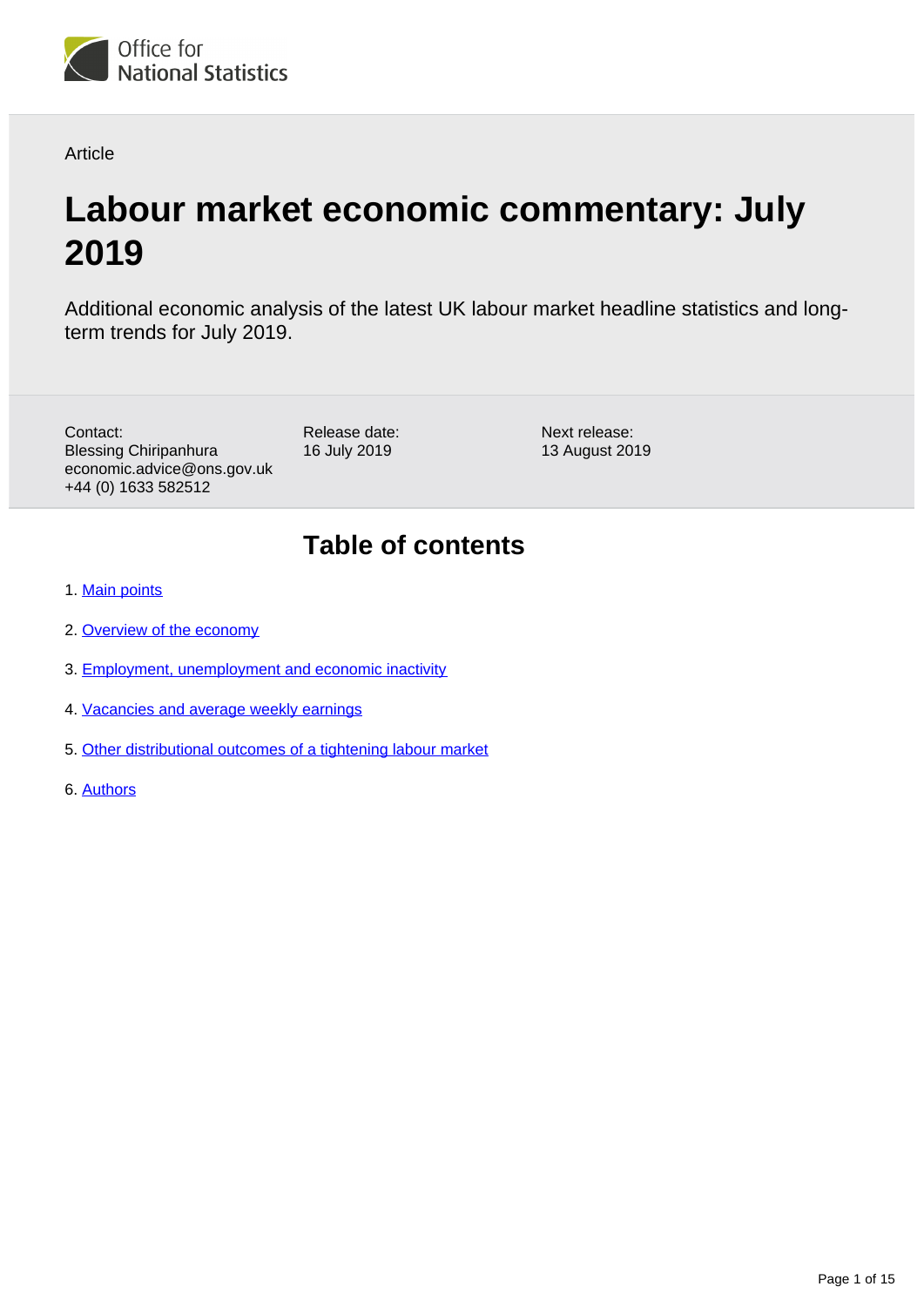# <span id="page-1-0"></span>**1 . Main points**

- The number of people in employment increased by 28,000 on the quarter to a record high of 32.75 million in the three months to May 2019.
- The number of people in self-employment increased by 123,000 to a record high of 4.96 million.
- The number of unemployed people reduced by 51,000 on the quarter to 1.29 million.
- The number of economically inactive people aged 18 to 24 years increased by 70,000 to 1.69 million.
- In the current period of high employment, ethnic minorities have higher-than-average unemployment rates, under-employment and the number of people with second jobs are falling.

## <span id="page-1-1"></span>**2 . Overview of the economy**

### **International outlook**

The global economic outlook is characterised by uncertainty of the stability of the global trading system caused by growing protectionist tendencies. The major cause of the uncertainty is the trade war between the USA and China.

The G20 summit held in Osaka, Japan, at the end of June 2019 helped to ease the tensions between the USA and China as the two countries agreed to resume trade talks. The temporary truce reduces the uncertainty about the stability of the global trading system, but to a lesser extent.

At the end of June 2019, the EU signed a free trade agreement with Vietnam, and a bilateral trade agreement with the Mercosur group of countries (namely Argentina, Brazil, Paraguay and Uruguay). The latter committed to progressively cut duties and tariffs on goods from the EU.

The agreement between the EU and the Mercosur countries committed both parties to sustainable development, including respect for labour rights (freedom of association, the right to collective bargaining, the elimination of all forms of compulsory labour, the abolition of child labour, and non-discrimination) and the promotion of responsible business conduct.

In Europe, [economic growth in the EU-28 \(news release, PDF, 826KB\)](https://ec.europa.eu/eurostat/documents/2995521/9826893/2-06062019-AP-EN.pdf/7fb9b039-72ee-4441-987d-450c185450fc) was 0.5% in the first calendar quarter of 2019. Growth in the Euro area was 0.4% over the same period. In May 2019, the [unemployment rate](https://ec.europa.eu/eurostat/statistics-explained/index.php/Unemployment_statistics) was 7.5% in the Euro area and 6.3% in the EU-28.

### **The UK's economic outlook**

In the UK, the economic outlook is characterised by ongoing uncertainty associated with the country's preparation to leave the European Union. The economy grew by 0.3% in the three months to May 2019, with services and production contributing positively, whilst construction made no contribution to growth. The latest estimates show that [labour productivity](https://www.ons.gov.uk/employmentandlabourmarket/peopleinwork/labourproductivity/articles/ukproductivityintroduction/januarytomarch2019) (measured as output per hour) for the three months to March 2019 decreased by 0.2% compared with the same period in 2018. This was a third consecutive quarter decrease.

The inflation rate as measured by the Consumer Price Index including housing costs (CPIH) reduced by 0.1 percentage points on the month to 1.9% in May 2019. The fall was driven largely by reductions in transport fares and car prices.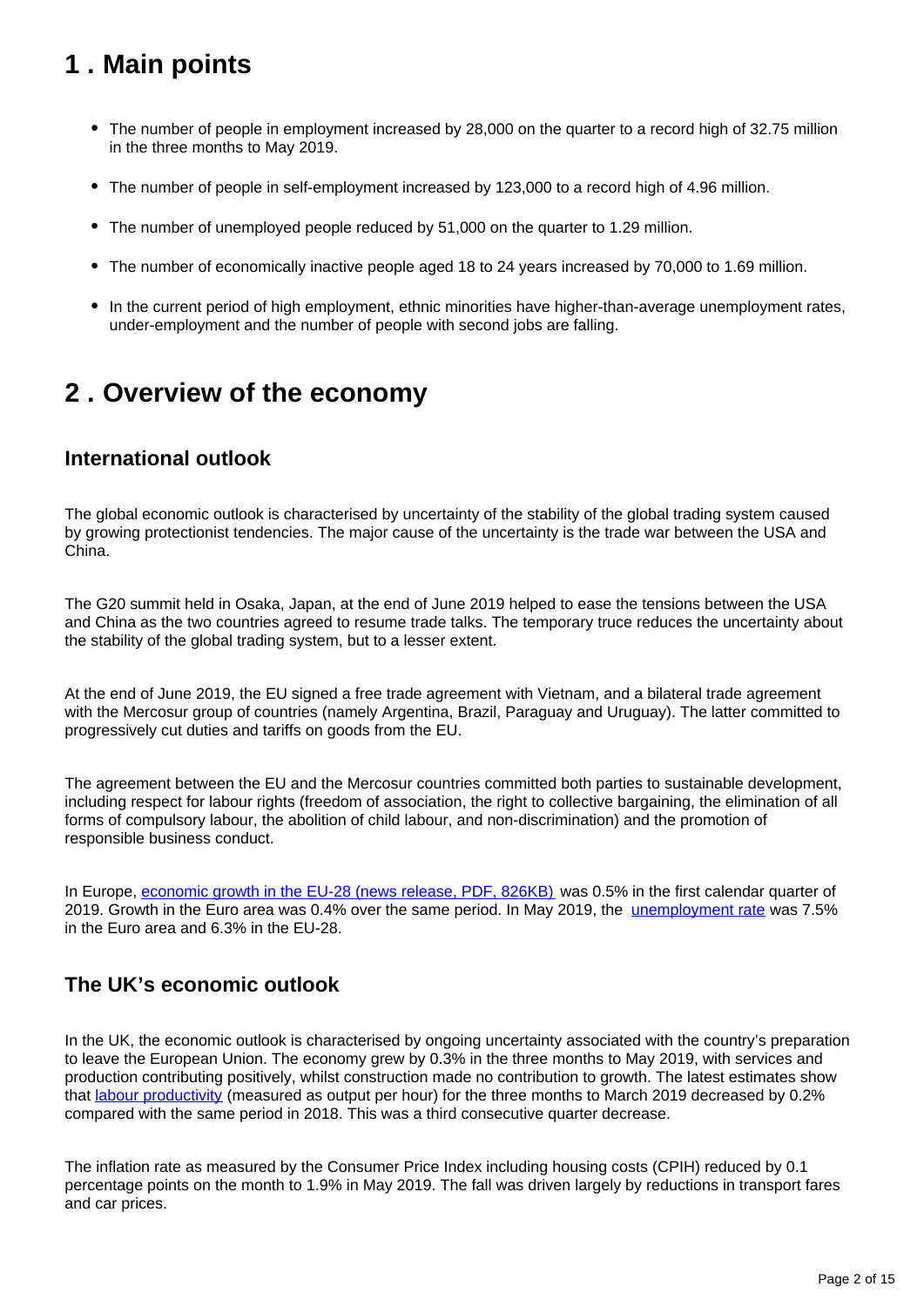The labour market continued to tighten as employment expanded and unemployment reduced in the three months to May 2019. Following the [Bank of England's Monetary Policy Committee \(PDF, 223KB\) \(MPC\)](https://www.bankofengland.co.uk/-/media/boe/files/monetary-policy-summary-and-minutes/2019/june-2019.pdf?la=en&hash=BB3E149B542C8C2E9F6B22F50261493E16BBAEFF) meeting in June, the committee voted unanimously to maintain the bank rate at 0.75%.

The developments in the country impact on economic agents' perceptions and expectations about the future of the economy. The general perception from surveys is that the economy may be slowing down. For instance, the June [U.K. Construction Purchasing Managers Index \(PDF, 174KB\) \(PMI\)](https://www.markiteconomics.com/Public/Home/PressRelease/92a5c843504548d8ac454df07bdd97ee) fell from 48.6 in May to 43.1 in June 2019, with falling economic activity in all three sectors of house building, commercial activities and civil engineering activities. In June 2019, the [IHS Markit/CIPS UK Manufacturing PMI \(PDF, 144KB\)](https://www.markiteconomics.com/Public/Home/PressRelease/afba065ed17f42b7abab1dfabf37c33b) was 48.0 (compared with 49.4 in May), the lowest since October 2012. Both domestic and foreign demand for goods weakened, including new export orders. A PMI value of 50 means that there is no change compared to the previous month; a value above 50 indicates an expansion, and a value below 50 a contraction.

In the labour market, [construction firms' demand for labour remained resilient \(PDF, 174KB\)](https://www.markiteconomics.com/Public/Home/PressRelease/92a5c843504548d8ac454df07bdd97ee), while services sector firms increased long-term employment. [The British Chamber of Commerce's labour market survey for the](https://www.britishchambers.org.uk/media/get/BCC%20and%20Indeed%20.pdf)  [period April to May 2019 \(PDF, 366KB\)](https://www.britishchambers.org.uk/media/get/BCC%20and%20Indeed%20.pdf) showed that 51% of surveyed businesses that tried to recruit for high skilled positions in the previous 12 months reported average recruitment time exceeding three months. Over the same period, 16% of the businesses reported failing to receive apprenticeship applications.

# <span id="page-2-0"></span>**3 . Employment, unemployment and economic inactivity**

### **Employment**

### **The number of people in employment increased to a record high of 32.75 million**

The latest Labour Force Survey estimates for the three months to May 2019 show that the number of people in employment increased by 28,000 on the quarter to a record high of 32.75 million. The increase was driven mainly by women whose number increased by 59,000 to a record high of 15.47 million. The number of men in employment decreased by 31,000 on the quarter to 17.28 million.

One important feature of the current labour market is the growth in the number of women entering employment. Figure 1 shows the ratio of men to women in employment. It shows that the number of men per every woman in employment has been falling. In 1992, the ratio was 1.23 men for every woman in employment. By the period March to May 2019, there were 1.12 men for every woman in employment.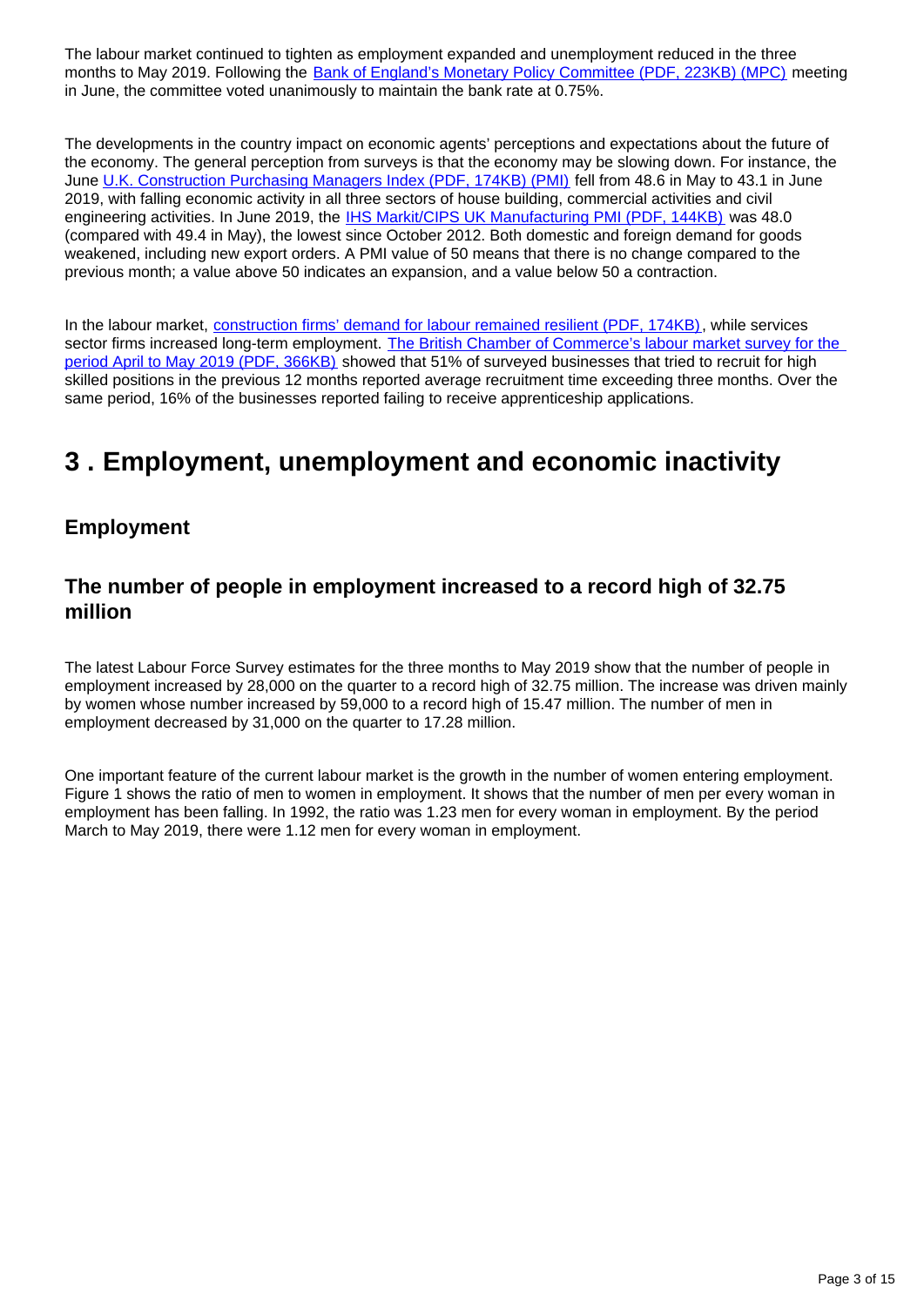#### **Figure 1: The number of men per every woman in employment has been falling**

#### **UK, seasonally adjusted, employment sex ratio, March to May 1992 to March to May 2019**

### Figure 1: The number of men per every woman in employment has been falling

UK, seasonally adjusted, employment sex ratio, March to May 1992 to March to May 2019



#### **Source: Office for National Statistics -Labour Force Survey**

The fall in the employment-sex ratio was driven by the rapid increase in the number of women joining employment compared with that of men. In addition, more women were joining full-time employment. For instance, the ratio of men to women in full-employment reduced from 2.03 in the period March to May 1992 to 1.64 in the three months to May 2019.

Several reasons may have contributed to the changes in the employment-sex ratio. These include policies that make it easier for women to seek employment, including improvements to childcare provision, the greater working flexibility and increase in the age at first child birth. Changes to employment legislation (for example, Employment Rights Act of 1996 and the Employment Act of 2003; the Maternity and Parental Leave Regulations of 1999; and Part-Time Workers (Prevention of Less Favourable Treatment) Regulations of 2000) contributed to equality and greater employment protection, which helped to transform the female labour market from being a secondary labour market to a primary labour market.

In the three months to May 2019, the employment rate decreased by 0.1 percentage point to 76.0%. The most recent period that the rolling quarter employment rate fell was in June to August 2018. Disaggregating the employment rate by sex shows that the employment rate for men decreased by 0.3 percentage points to 80.2% and that for women increased by 0.1 percentage points to 72.0%.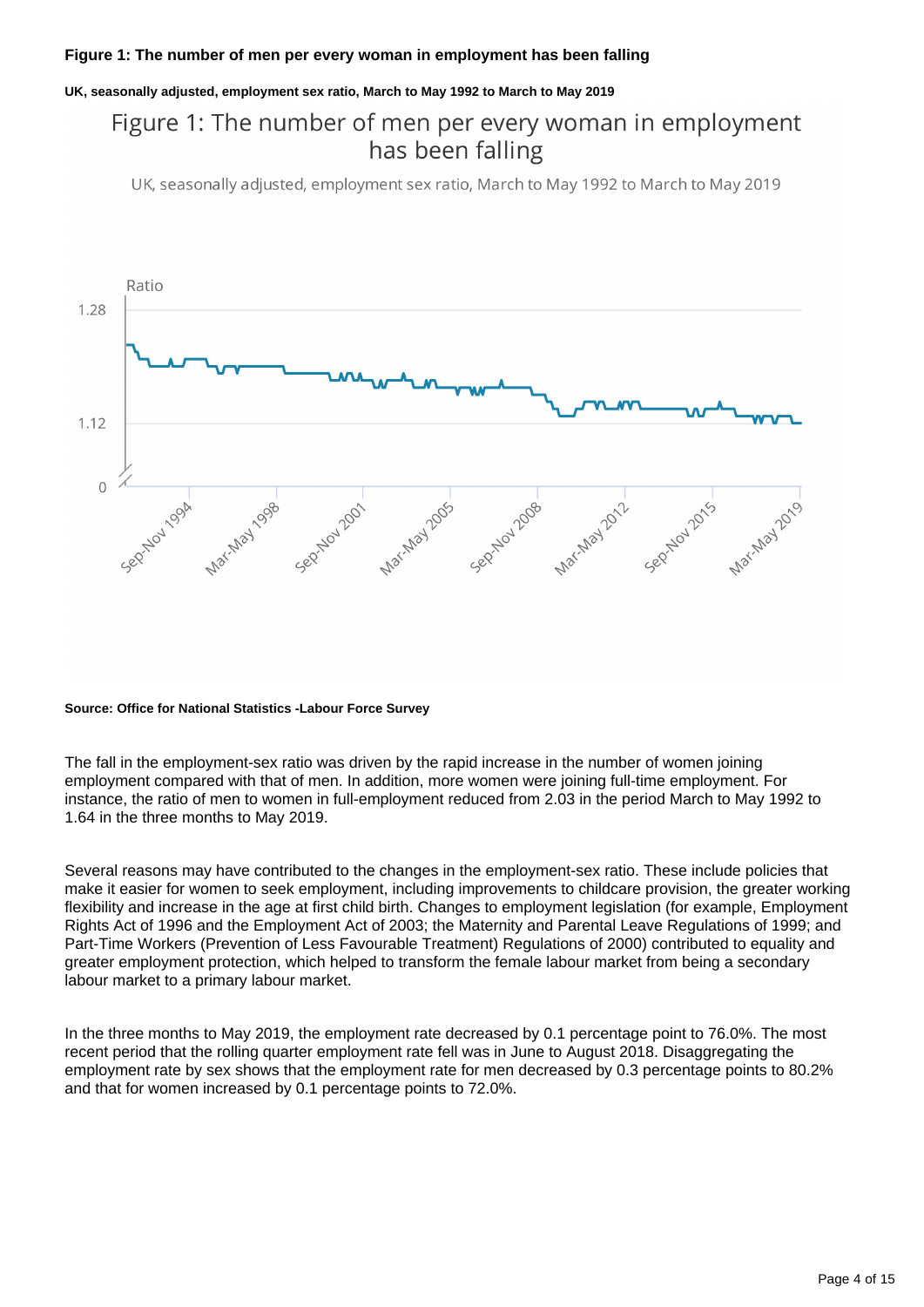### **Unemployment**

In the three months to May 2019, the number of people who were unemployed in the UK decreased by 51,000 on the quarter to 1.29 million. The decrease was driven mainly by the fall in the number of women who were unemployed, which reduced by 31,000 on the quarter to 580,000. The number of men who were unemployed reduced by 19,000 on the quarter to 712,000.

### **The unemployment rate for women decreased to a record low of 3.6%**

The unemployment rate decreased by 0.1 percentage points on the quarter to 3.8%. The unemployment rate for women decreased by 0.2 percentage points to a record low of 3.6% and that for men decreased by 0.1 percentage points to 4.0%.

### **Economic inactivity**

The latest Labour Force Survey estimates show that the number of economically inactive people increased by 83,000 on the quarter to 8.62 million in the three months to May 2019. The economic inactivity rate increased by 0.2 percentage points to 20.9% over the same period.

The number of economically inactive men increased by 78,000 on the quarter to 3.37 million. That of women increased by 5,000 on the quarter to reach 5.25 million. The inactivity rate for men increased by 0.4 percentage points to 16.4% and that for women remained unchanged at 25.3%.

### **The number of people in the 18 to 24 years age group who were economically inactive increased by 70,000**

Disaggregating economic inactivity by age group shows that the 18 to 24 years age group experienced the largest increase in inactivity (70,000), followed by the 50 to 64 years age group (18,000). Economic inactivity of people in the 25 to 34 years age group increased by 3,000. The 16 to 17 years and 35 to 49 years age groups experienced falling economic inactivity of 5,000 and 2,000 respectively.

The employment trend has been upwards while the unemployment and economic inactivity trends have been downward. Together with a high vacancy rate and a falling number of people who could not find full-time jobs, the indicators show that labour market spare capacity in the economy is increasingly shrinking. Ordinarily, the tightening of the labour market would increase the bargaining power of workers. The shortage of talent in the labour market puts pressure on employers to increase wages. Firms will be forced to increase wages to attract workers and to retain their current workers. The tight labour market may present an opportunity for firms to introduce workforce retention strategies like flexible working to improve workers' work-life balance and to reduce employee turnover.

## <span id="page-4-0"></span>**4 . Vacancies and average weekly earnings**

### **Vacancies**

The interaction between employment, unemployment and vacancies is such that for a given size of the labour force, employment and unemployment, and employment and vacancies tend to move in opposite directions. Unemployment and vacancies tend to move in the same direction. However, these relationships are much more complex than this because there are different factors that determine employment, unemployment and the vacancy rate.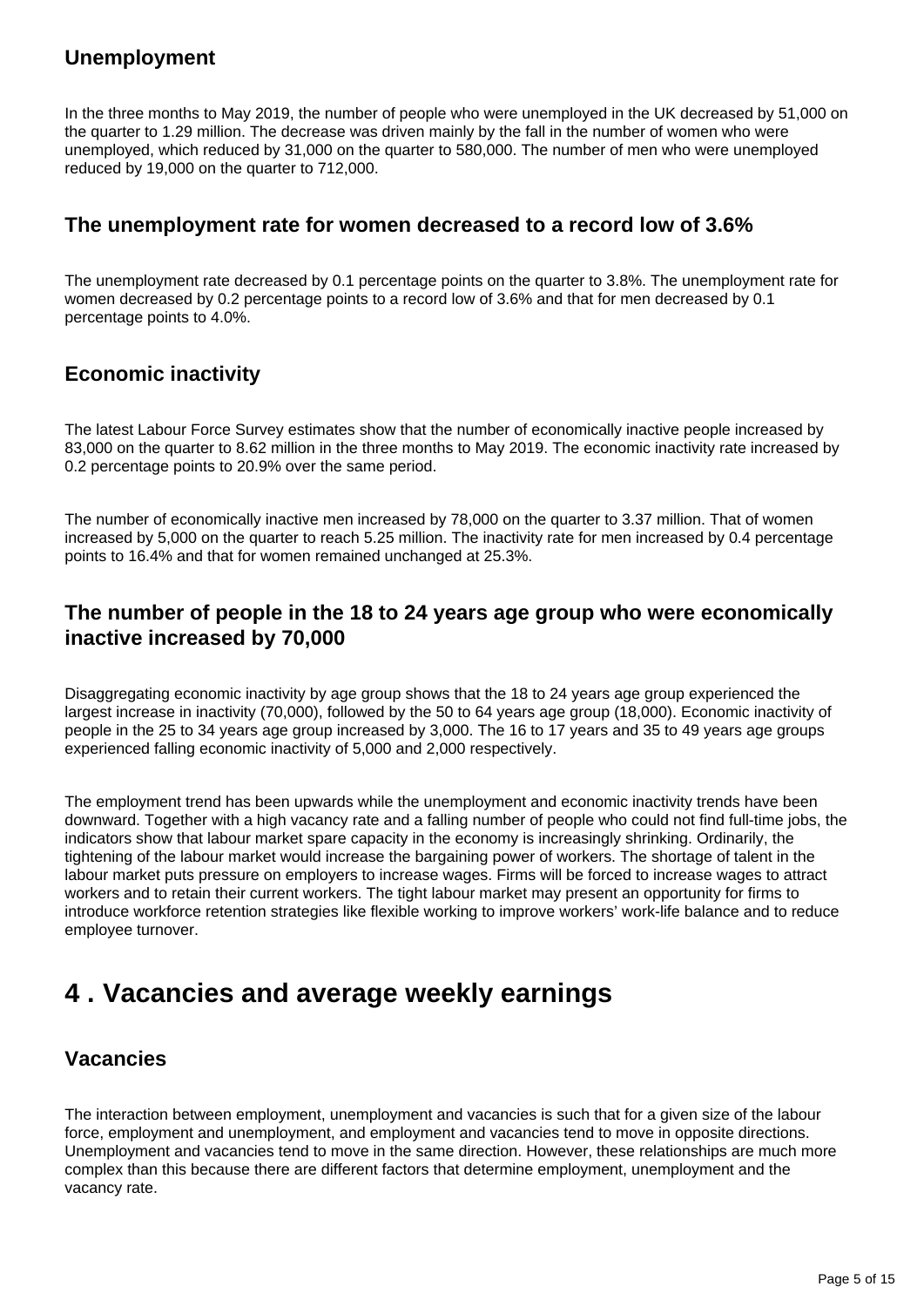In the UK, employment is, by historical standards, relatively high, unemployment is relatively low, and the number of vacancies is relatively high. In the three months to May 2019, the estimated number of vacancies fell by 14,000 to 836,000. This decrease was driven by reductions in manufacturing (5,000) and information and communication (4,000) vacancies.

Three sectors with the highest number of vacancies were the wholesale and retail trade sector and the human health and social work activities sector with 136,000 vacancies apiece, followed by the accommodation and food services sector with 92,000 vacancies.

We can derive the ratio of unemployed people per vacancy if we assume that all existing vacancies can be filled by people who are currently unemployed. The ratio is plotted in Figure 2 for the period 2006 to May 2019.

#### **Figure 2: The unemployment to vacancies ratio has been decreasing since 2011**

#### **UK, seasonaly adjusted, January to March 2006 to March to May 2019**

### Figure 2: The unemployment to vacancies ratio has been decreasing since 2011

UK, seasonaly adjusted, January to March 2006 to March to May 2019



#### **Source: Office for National Statstics-Labour Force Survey**

Figure 2 shows that the ratio increased during the 2008 to 2009 economic downturn and reached a peak of 5.8 in the period September to December 2011. It had a decreasing trend thereafter to reach 1.5 in the three months to May 2019. This was lower than the pre-downturn ratio of 2.5 in 2007.

The fall in the ratio is driven by increasing vacancies (some of which firms find too hard to fill) and falling unemployment.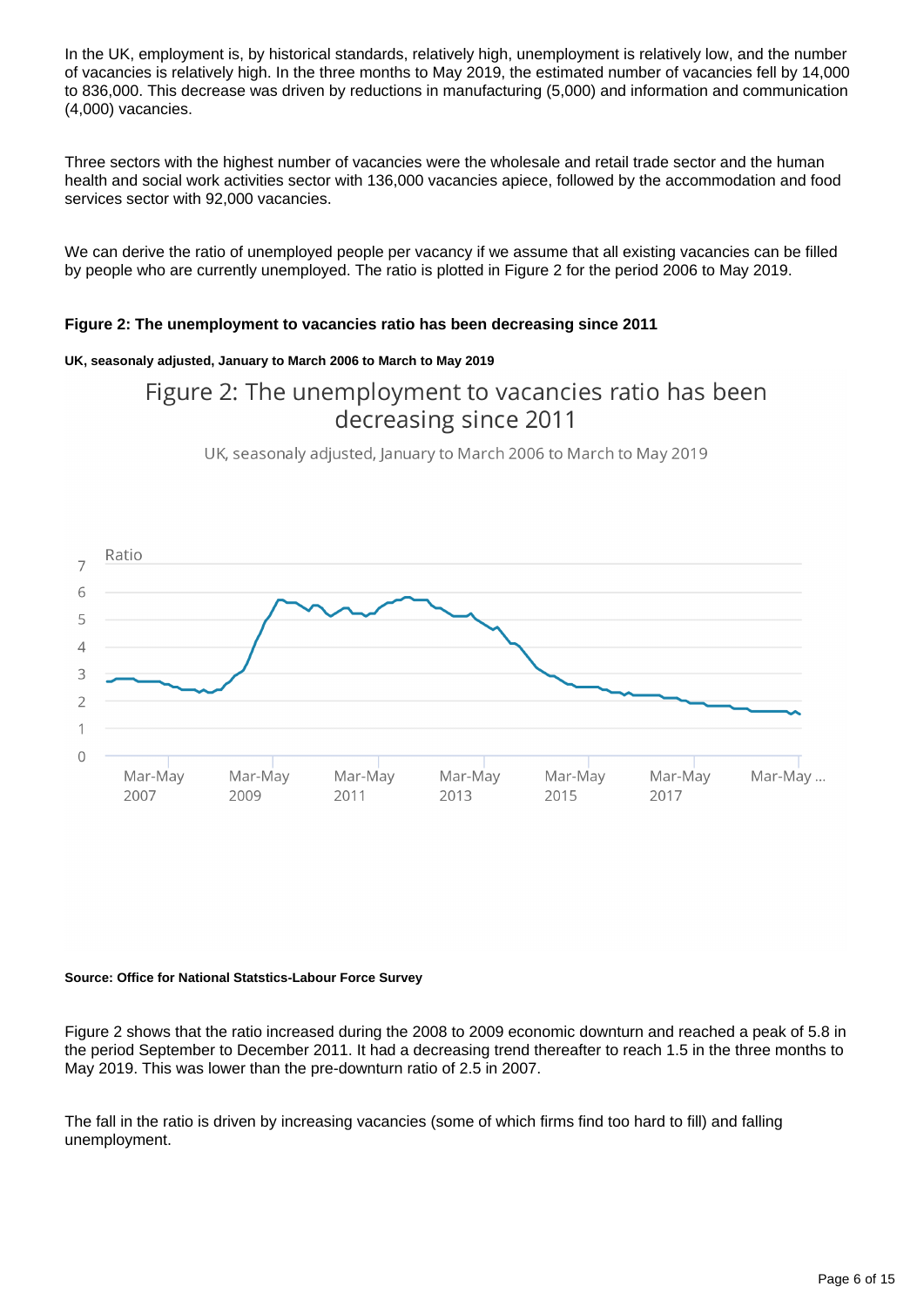### **Average weekly earnings**

The latest earnings data show that total pay (which includes bonus payments) grew by 3.4% in the year to May 2019 to reach £536. In real terms, that is, after deflating by the Consumer Price Index including owner occupiers' [housing costs,](https://www.ons.gov.uk/economy/inflationandpriceindices/bulletins/consumerpriceinflation/latest) (2015=100) total pay increased by 1.4% over the same period to reach £498.

Regular pay (which excludes bonus payments) increased by 3.6% in the year to May 2019 to £503. This was a real growth rate of 1.7%, which took real regular pay to £468 over the same period. The growth in regular pay of 3.6% was the highest since 2008. It was the quickest growth for over three years.

Figure 3 shows the real growth rates of total and regular pay since March 2018. It shows that in May, regular pay growth continued. Since March, real regular pay growth has outstripped total pay growth.

#### **Figure 3: Both regular and total pay continue to grow in real terms**

#### **Great Britain, annual growth rates, March 2018 to May 2019**

Figure 3: Both regular and total pay continue to grow in real terms

Great Britain, annual growth rates, March 2018 to May 2019



#### **Source: Office for National Statistics-Monthly Wages and Salaries Survey**

The fall in real total pay growth between February and April 2019 was a result of reduced bonus payments. The sustained growth in pay may indicate that the effect of a tightening labour market is beginning to generate wage pressure as firms find it difficult to recruit the talent they need.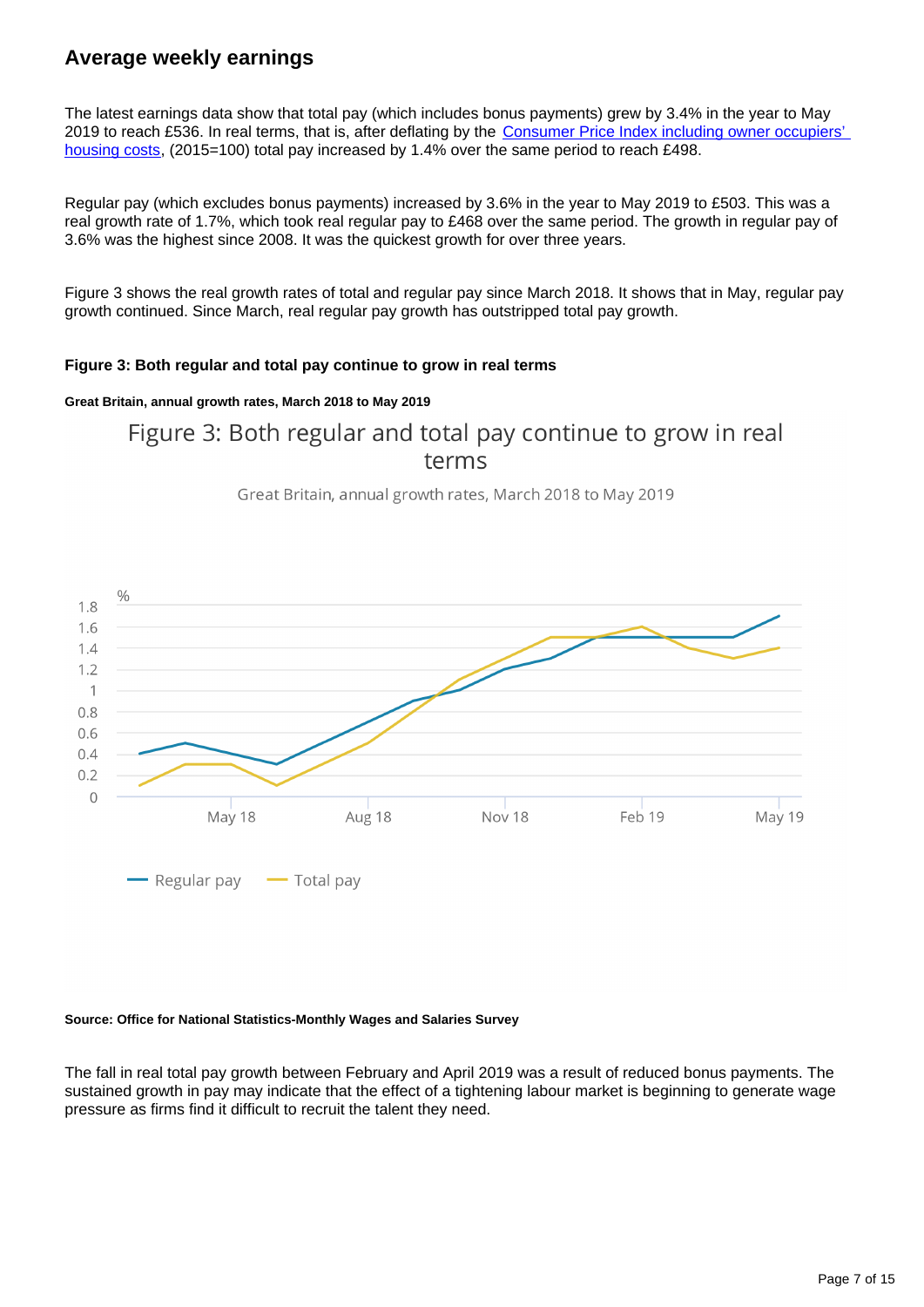# <span id="page-7-0"></span>**5 . Other distributional outcomes of a tightening labour market**

Our [labour market economic commentary for June 2019](https://www.ons.gov.uk/employmentandlabourmarket/peopleinwork/employmentandemployeetypes/articles/labourmarketeconomiccommentary/june2019) examined some labour market outcomes obtained during the period of high employment rates in the UK economy. This commentary extends the analysis by focusing on the distributional outcomes of the labour market characterized by high employment and falling unemployment. Underneath the headline numbers is unevenness of the distribution of the benefits. There are differences in unemployment rates between different ethnic groups. There are changes in the patterns of part-time employment and self-employment. There are also changes in the number of people with second jobs, and of those with zerohours contracts.

The unemployment rate has been falling since the period September to November 2011 when it was at a high of 8.5%. In the three months to May 2019, the unemployment rate was 3.8%. The fall in unemployment has not been experienced uniformly across different ethnic groups in the economy. The Office for National Statistics' (ONS) latest data on [labour market status by ethnic group](https://www.ons.gov.uk/employmentandlabourmarket/peopleinwork/employmentandemployeetypes/datasets/labourmarketstatusbyethnicgroupa09) show that the unemployment rate of workers of white ethnicity was 3.4% in the year to March 2019. This was 0.4 percentage points below the total average unemployment rate for that period. The average unemployment rate of ethnic minorities, at 6.9%, was more than twice that of people of white ethnicity over the same period.

Figure 4 shows ethnic unemployment rates between January to March 2018 and January to March 2019. Comparing the unemployment rates shows that:

- the unemployment rate of white workers was less than the total average unemployment rate
- the average ethnic minority unemployment rate was higher than the total average unemployment in both periods
- there was a 0.2 percentage point decrease in the average ethnic minority employment rate compared with the 0.4 percentage points decrease in the total average unemployment rate
- between 2018 and 2019, the unemployment rates of Indian and Pakistani workers increased by 0.5 percentage points and 0.6 percentage points respectively
- the unemployment rates of white, Bangladeshi and "other" ethnic groups declined by 0.4 percentage points, 0.7 percentage points and 1.5 percentage points respectively

A disaggregation of unemployment by ethnic minority group in the period January to March 2019 shows that workers of Bangladeshi and of Black, African or Caribbean ethnicities had the joint highest unemployment rates (8.4% in the first quarter of 2019), followed by mixed and Pakistani ethnic groups (at 7.8% apiece) and "other" ethnicities (at 6.1%). Indian and Chinese ethnic groups had the lowest unemployment rates.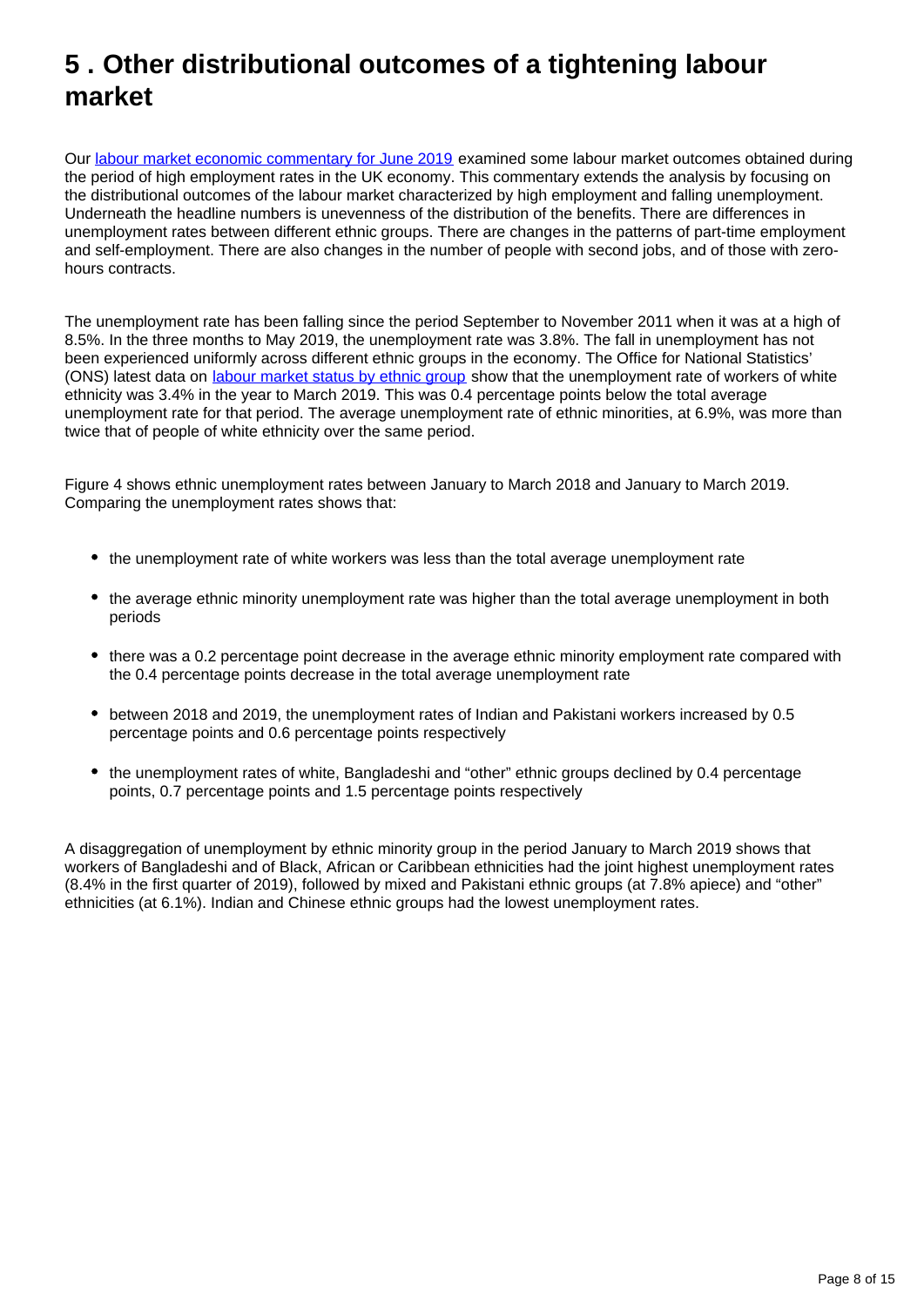#### **Figure 4: Ethnic minorities have above-average unemployment rate**

#### **UK, NSA, Unemployment rates of ethnic minorities, January to March 2019**

## Figure 4: Ethnic minorities have above-average unemployment rate



UK, NSA, Unemployment rates of ethnic minorities, January to March 2019

#### **Source: Office for National Statistics - Labour Force Survey**

#### **Notes:**

1. The unemployment rate of the Chinese ethnic group was missing in the first quarter of 2019.

The mixed, Pakistani, Bangladeshi and Black, African or Caribbean ethnic groups had above-ethnic-average unemployment rates that were more than twice the national average. These groups are benefiting less from the buoyant labour market.

Our recent publication on [ethnicity pay gaps in Great Britain](https://www.ons.gov.uk/employmentandlabourmarket/peopleinwork/earningsandworkinghours/articles/ethnicitypaygapsingreatbritain/2018) showed similar trends: Indian and Chinese ethnic groups had the highest median hourly pay (above the White British median hourly earnings) and Bangladeshi and Pakistani ethnic groups had the lowest (and below the White British median hourly earnings). The Black, African or Caribbean ethnic groups median hourly pay was less than that of White British workers, but higher than that of Pakistani and Bangladeshi ethnic groups. In general, the groups that have higher unemployment rates also have lower median hourly pay.

The employment, pay and unemployment outcomes are manifestations of underlying labour market conditions such as (direct or indirect) discrimination by employers and supply and demand reasons. Employment is largely affected by education and training outcomes. Differences in access and quality affect ethnic groups' attainments.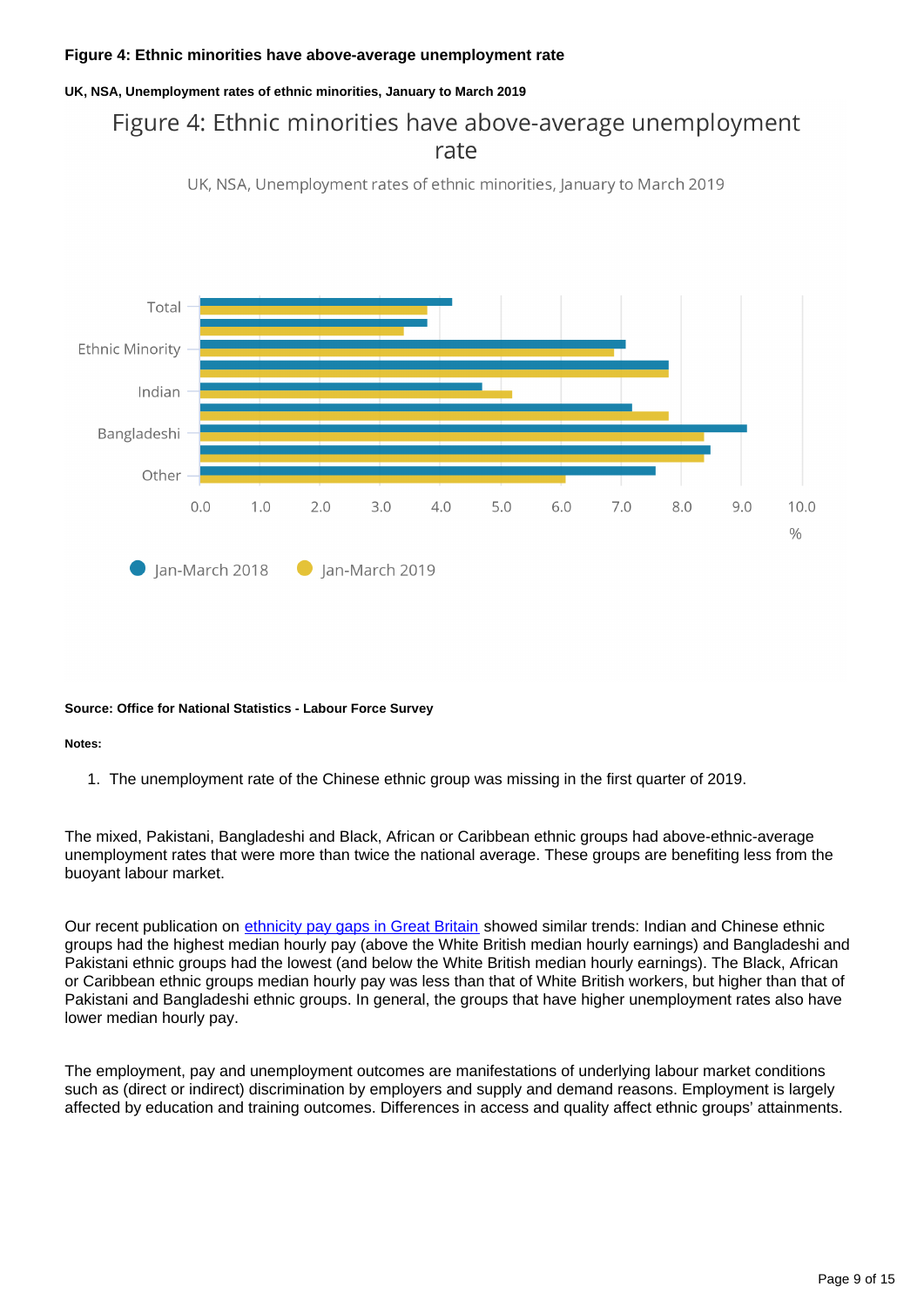The high unemployment rates among ethnic minority groups may be the result of low educational outcomes and socio-cultural factors that limit labour market participation. For instance, the Equality and Human Rights Commission's report [Healing a divided Britain \(PDF, 2.04MB\)](https://www.equalityhumanrights.com/sites/default/files/healing_a_divided_britain_-_the_need_for_a_comprehensive_race_equality_strategy_final.pdf) discusses some of the challenges that are faced by ethnic minority groups. The report highlights that ethnic minorities have a higher presence in uncertain employment than white workers, and this contributes to low earnings and growing inequality. The Joseph Rowntree Foundation's report on [poverty and ethnicity in the labour market](https://www.jrf.org.uk/report/poverty-ethnicity-labour-market) analysed some of the challenges that ethnic minorities face in the labour market and how these factors result in poverty. The report found that African and Bangladeshi graduates tend to be over-qualified for the positions they hold in the labour market. This implies that there are other barriers (beyond qualifications) that limit the labour market outcomes of these groups.

### **Part-time employment**

### **Part-time employment has an upward trend but falling as a proportion of total employment**

Part-time employment has been on an upward trend since records began. For example, in the three months to May 1992, there were 6.0 million part-time workers in the economy. The number increased to 6.92 million in the three months to May 2000, and to 7.89 million in the same period in 2010.

In the months to May 2019, the number of people who worked on a part-time basis increased by 86,000 on the quarter to reach 8.66 million. The number of men who worked on a part-time basis increased by 60,000 to 2.32 million, and that of women increased by 26,000 to 6.34 million.

Despite the upward trend of the number of people who worked on a part-time basis, the proportion of part-time employment in total employment had an upward trend only until 2012 when it reached a maximum of 27.6% in the three months to July. Thereafter, the proportion trended downwards, and in the three months to May 2019, part-time employment constituted 26.4% of all employment.

The downward trend of the proportion of part-time employment in total employment was driven by women leaving part-time employment for full-time employment. Figure 5 shows the proportion of women who worked on a parttime basis in total part-time employment.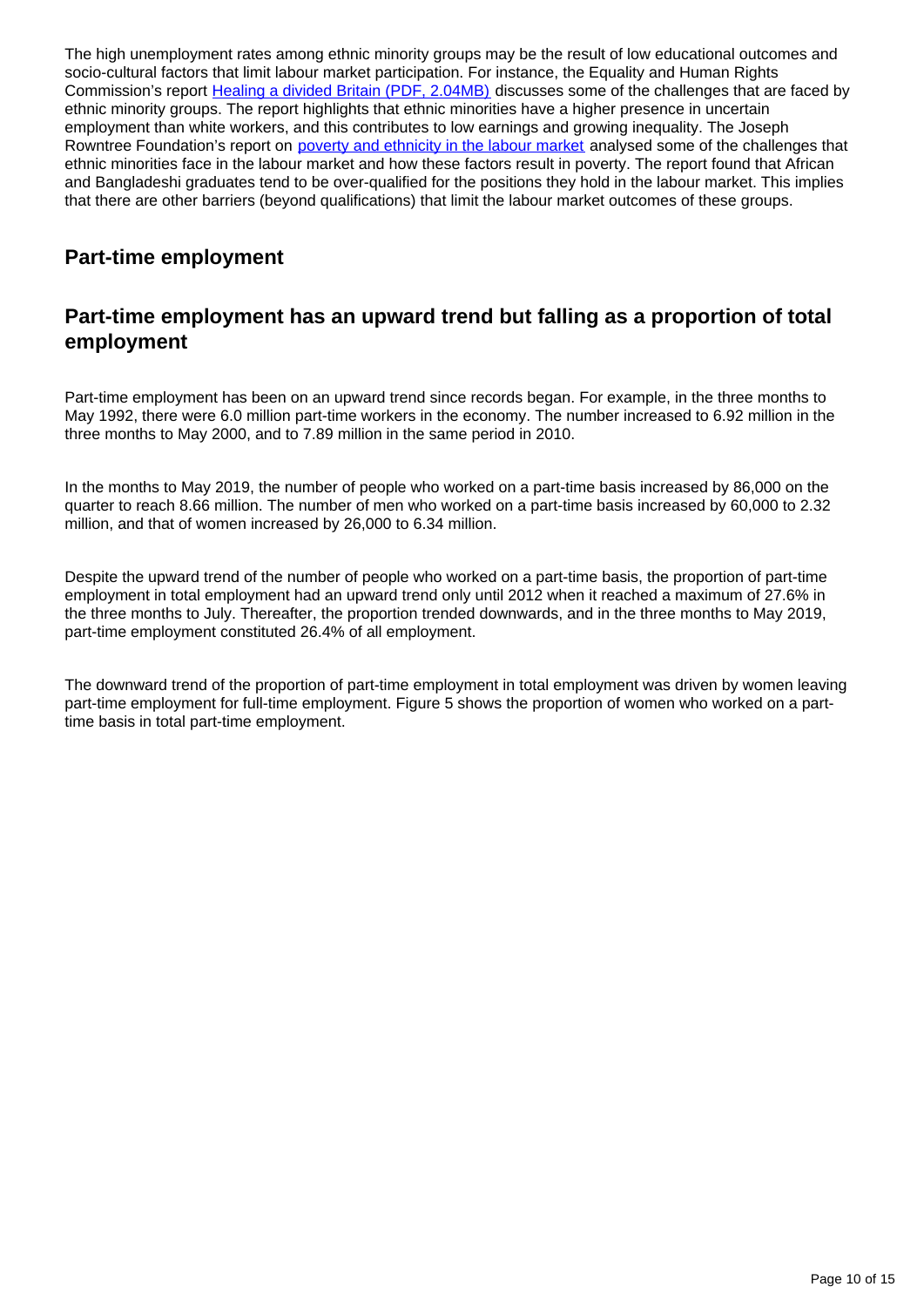#### **UK, seasonally adjusted, March to May 1992 to March to May 2019**

## Figure 5: The proportion of women working part-time in total part-time employment has been falling

UK, seasonally adjusted, March to May 1992 to March to May 2019



#### **Source: Office for National Statistics - Labour Force Survey**

Although women still constitute most part-time workers, their proportion in part-time employment fell from 83.7% in the three months to May 1992 to 73.2% in the three months to May 2019. Between 2013 and May 2019, the proportion of women working part-time stabilised at an average rate of 73.6%. The opposite of the trend for women reflects what happened to men: there has been an increasing trend of the number of men working on a part-time basis.

### **The proportion of part-time workers who could not find full-time employment has been reducing**

Of the people that worked on a part-time basis, nearly one in ten did so because they could not find a full-time job. The proportion of workers who could not find full-time employment increased during the economic downturn. It reached a peak of 18.4% in the three months to May 2013 and has been on a downward trend since. In the three months to May 2019, 10.9% of part-time workers could not find full-time jobs. The decrease in this category of workers, who may also be called under-employed workers, is reflective of the tightening labour market.

### **Self-employment**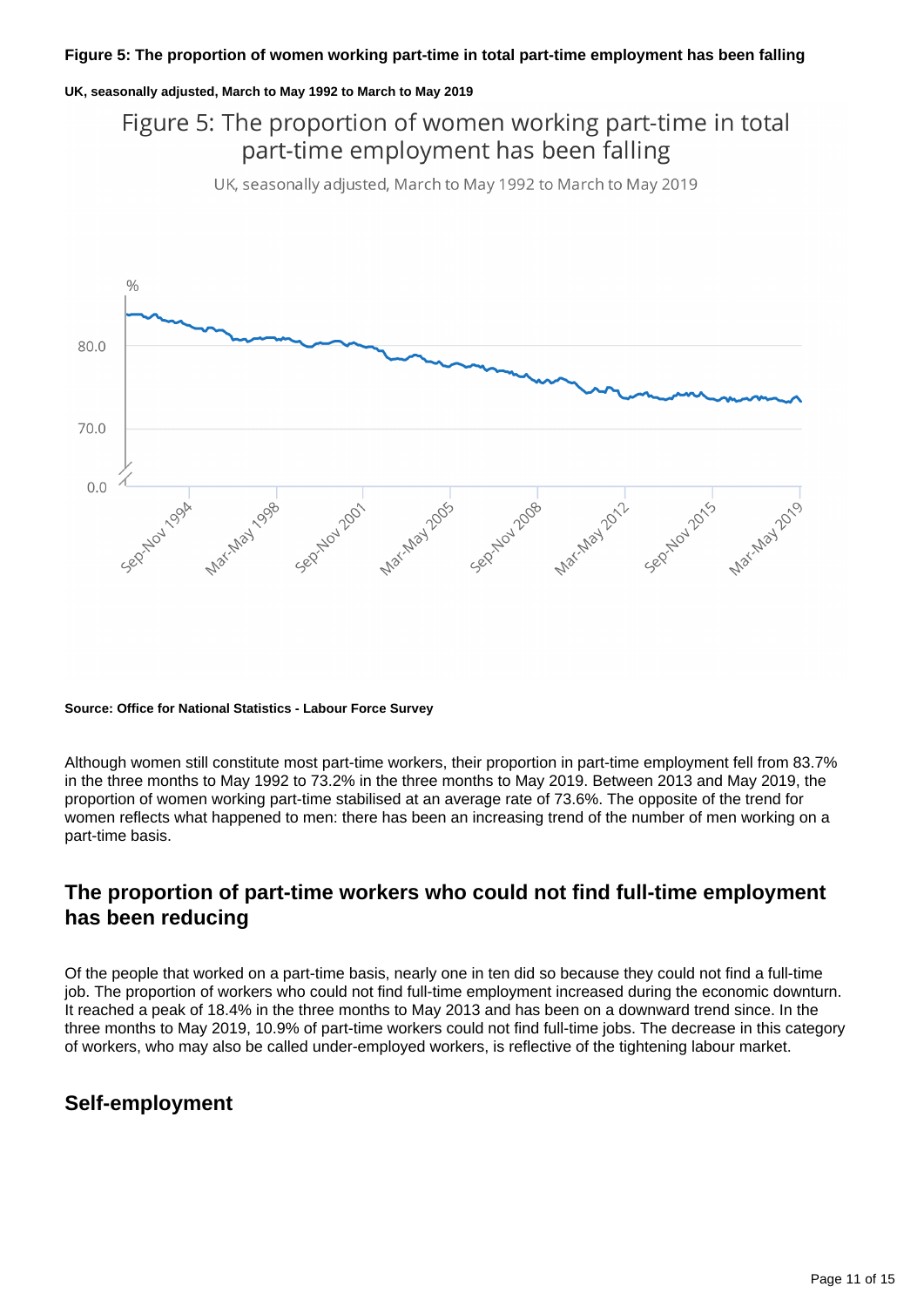### **Self-employment has an upward trend**

Another feature of the labour market is the growth in self-employment over time. During the economic downturn, self-employment provided a fall-back position for some households that had lost jobs. In the three months to May 2019, the number of self-employed workers increased by 123,000 on the quarter to a record high of 4.96 million. The number of self-employed men increased by 36,000 on the quarter to 3.29 million, and that of self-employed women increased by 86,000 on the quarter to 1.66 million.

The proportion of self-employment in total employment has an upward trend. It reached a peak of 15.1% in the three months to May 2016 and since then, it has been relatively flat but fluctuating, as shown in Figure 6.

#### **Figure 6: The proportion of self-employment in total employment has been relatively flat but fluctuating**

#### **UK, seasonally adjusted, January to March 2006 to March to May 2019**

### Figure 6: The proportion of self-employment in total employment has been relatively flat but fluctuating

UK, seasonally adjusted, January to March 2006 to March to May 2019



#### **Source: Office for National Statistics- Labour Force Survey**

More men than women are in self-employment. The number of men in self-employment fluctuates more than that of women. The trend of women in self-employment flattened from 2016 onwards.

From the period February to April 2011 onwards, the percentage of self-employed men in total employment averaged 10%. From the period September to November 2013 onwards, the percentage of self-employed women in total employment averaged 4.8%.

### **Zero-hours contracts**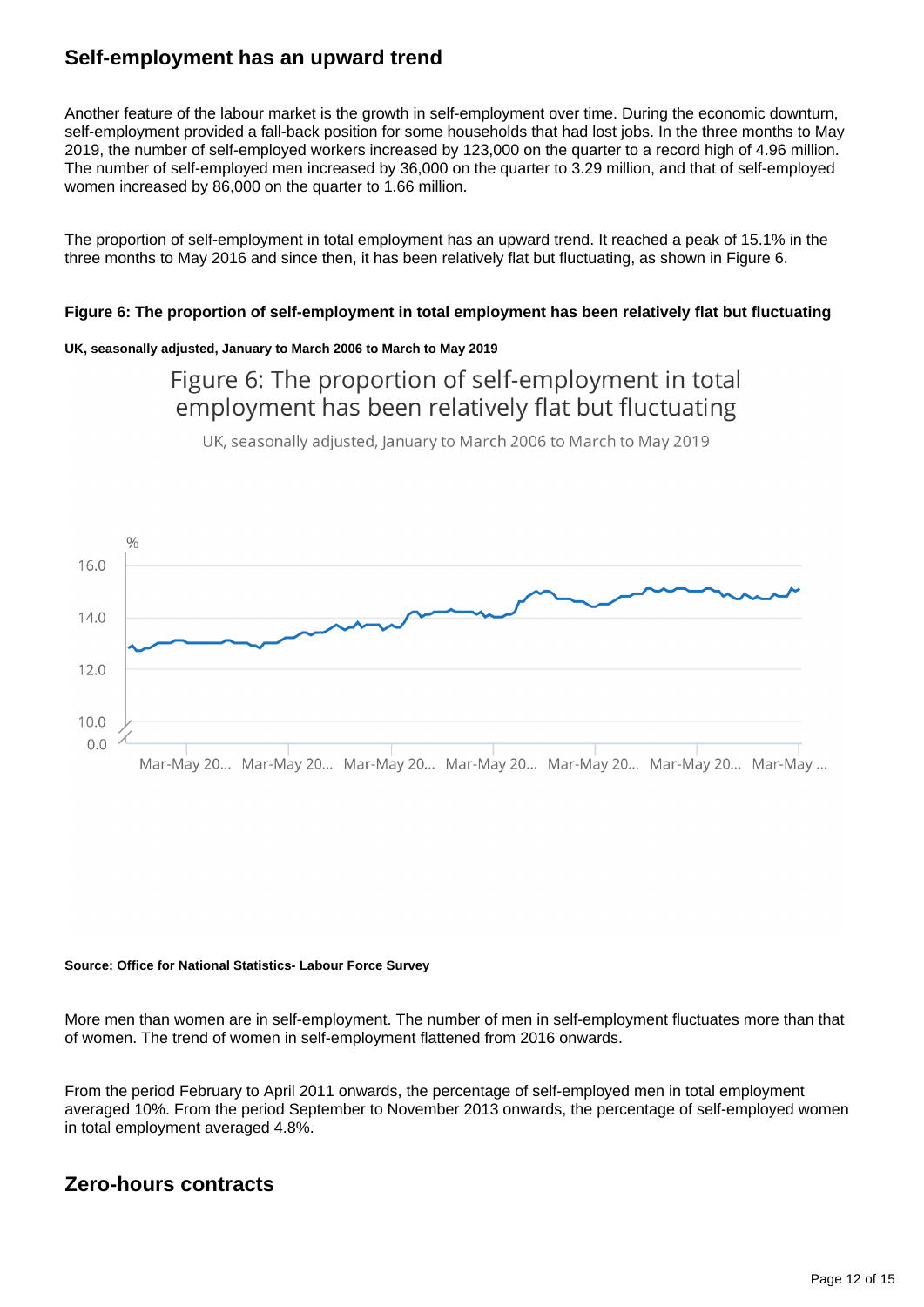### **The number of workers on zero-hours contracts is falling**

The growing employment flexibility in the UK labour market has brought about different types of flexible working, including flexi-time, term-time working, job sharing and zero-hours contracts. We publish [zero-hours contracts](https://www.ons.gov.uk/employmentandlabourmarket/peopleinwork/employmentandemployeetypes/datasets/emp17peopleinemploymentonzerohourscontracts)  [data tables](https://www.ons.gov.uk/employmentandlabourmarket/peopleinwork/employmentandemployeetypes/datasets/emp17peopleinemploymentonzerohourscontracts), for the period 2000 onwards. In the latest data tables, only flexi-time working and zero-hours contracts have estimates that are consistent with those published prior to the period April to June 2018.

The data show that the number of workers who were aged 16 years and over who had flexi-time working between October to December 2013 and October to December 2018, increased by 14.3%, from 3.2 million to 3.7 million. Over the same period, job sharing reduced by 25.2%, and the number of zero-hours contracts increased by 44.2%, from 585,000 to 844,000.

The number of zero-hours contract workers reached the highest level of 907,000 in the fourth quarter of 2016. The number trended downwards from the fourth quarter of 2017.

The proportion of zero-hours contract workers in total employment increased from 1.9% in 2013 to 2.4% in 2018. The number of people who report being on zero-hours contracts is affected by whether or not they know that they are on a zero-hours contract, which itself depends on people's awareness of the concept. Thus, the steep increase in recorded zero-hours contract workers from 2012 onwards may have been affected by the increased coverage of the survey.

#### **Figure 7: The proportion of workers who were on zero-hours contracts has been declining from 2016 onwards**

#### **UK, not seasonally adjusted, 2000 to 2018**



UK, not seasonally adjusted, 2000 to 2018



**Source: Office for National Statistics - Labour Force Survey**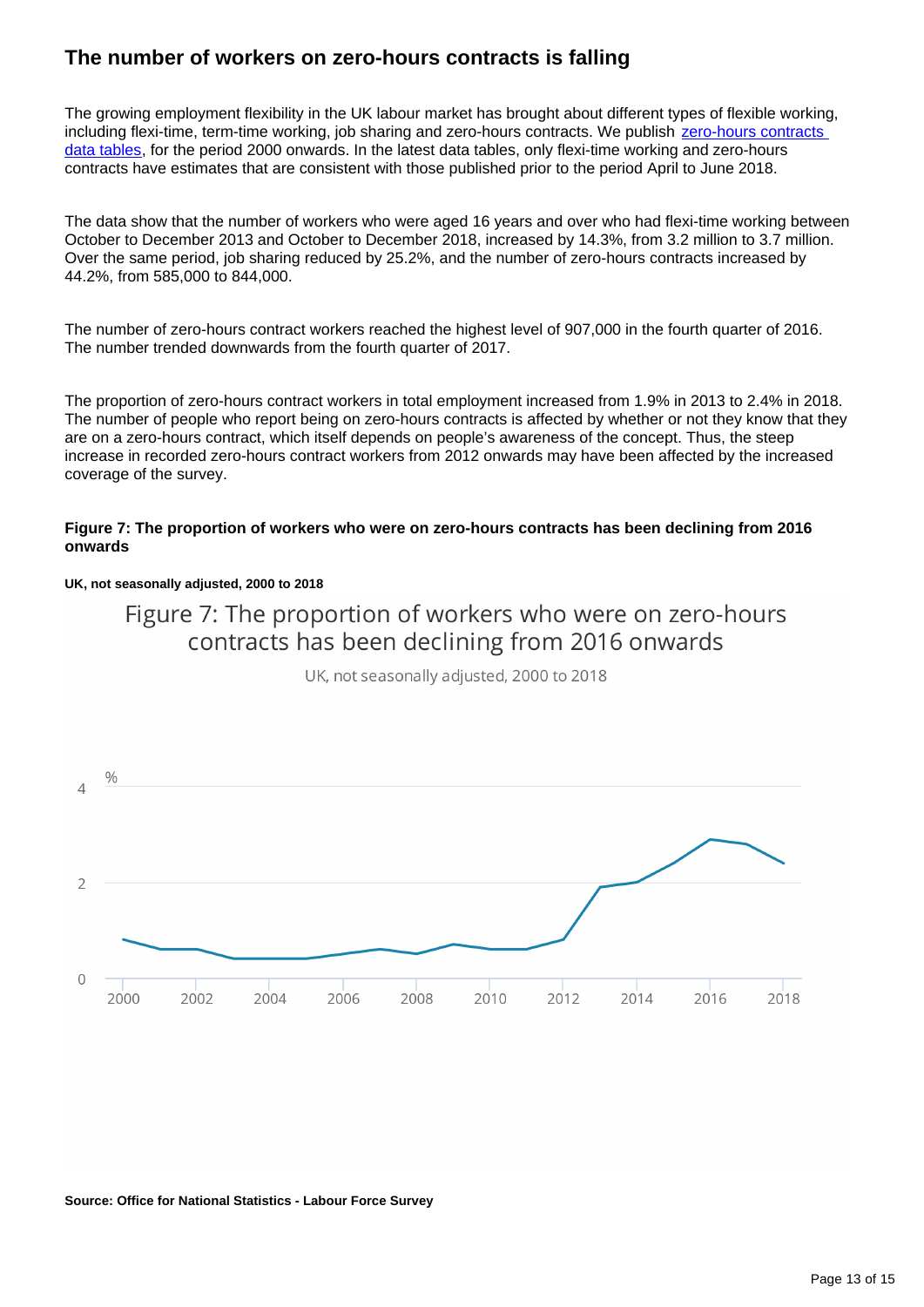There are more women on zero-hours contracts than men. In the last quarter of 2018, most zero-hours contract workers were aged 16 to 24 years, followed by those aged 65 years and older. There have been growing concerns over zero-hours contracts, as highlighted by a [House of Commons Briefing Paper on the subject \(PDF,](http://C:%5CUsers%5Cevansa8%5CDownloads%5CSN06553%20(3).pdf)  [432.73KB\)](http://C:%5CUsers%5Cevansa8%5CDownloads%5CSN06553%20(3).pdf) in May 2018. Some of the concerns about zero-hours contracts are:

- most workers on zero-hours contracts are women and the young
- the contracts make the workers "on-call", to be used when need arises with no guaranteed work hours and income
- many of the workers on such contracts are reported to be income-insecure
- about a third of workers on zero-hours contracts would prefer to work more hours

Zero-hours contract employment and employment in the gig economy in general is associated with the erosion of job security and workers' rights. For instance, the 2017 Taylor [review of modern work practices](https://www.gov.uk/government/publications/good-work-the-taylor-review-of-modern-working-practices) examined the implications of new forms of employment on workers' rights and responsibilities, as well as on employers' freedoms and obligations. Similarly, a July 2017 policy discussion paper by the Advisory, Conciliation and Arbitration Service (ACAS) explored the [everyday challenges for an atypical workforce,](http://m.acas.org.uk/media/pdf/1/1/Everyday-challenges-for-an-atypical-workforce.pdf) which includes zero-hours contract workers. A key message from the research was that atypical employment is characterised by reduced employment protection. The workers tend to have reduced confidence to assert their rights because of the vulnerability of their employment. From an employer's side, there may be the challenge of balancing flexibility with building an efficient, trained and experienced workforce that delivers at a high standard.

Another challenge associated with zero-hours employment is that in some sectors it is characterised by low skills and low wages (for example in social care). This leaves the workers with inadequate incomes and unable to attain an adequate standard of living. In general, low pay has been associated with in-work poverty. When this happens, the redistributive role of employment breaks down and the economy fails to work for everyone.

### **The number of workers with second jobs has been falling**

In the labour market, some workers have more than one job. There are several reasons why people may want more than one job. For instance, they may want to boost their incomes, especially if their main jobs do not provide adequate income. Some do it for income diversification, and others as a way of easing themselves into self-employment. In addition, some people may have more than one job because they want the experience of working in a different field. Whatever the reasons, the proportion of people with second jobs in total employment has been decreasing since 2014 as shown in Figure 8.